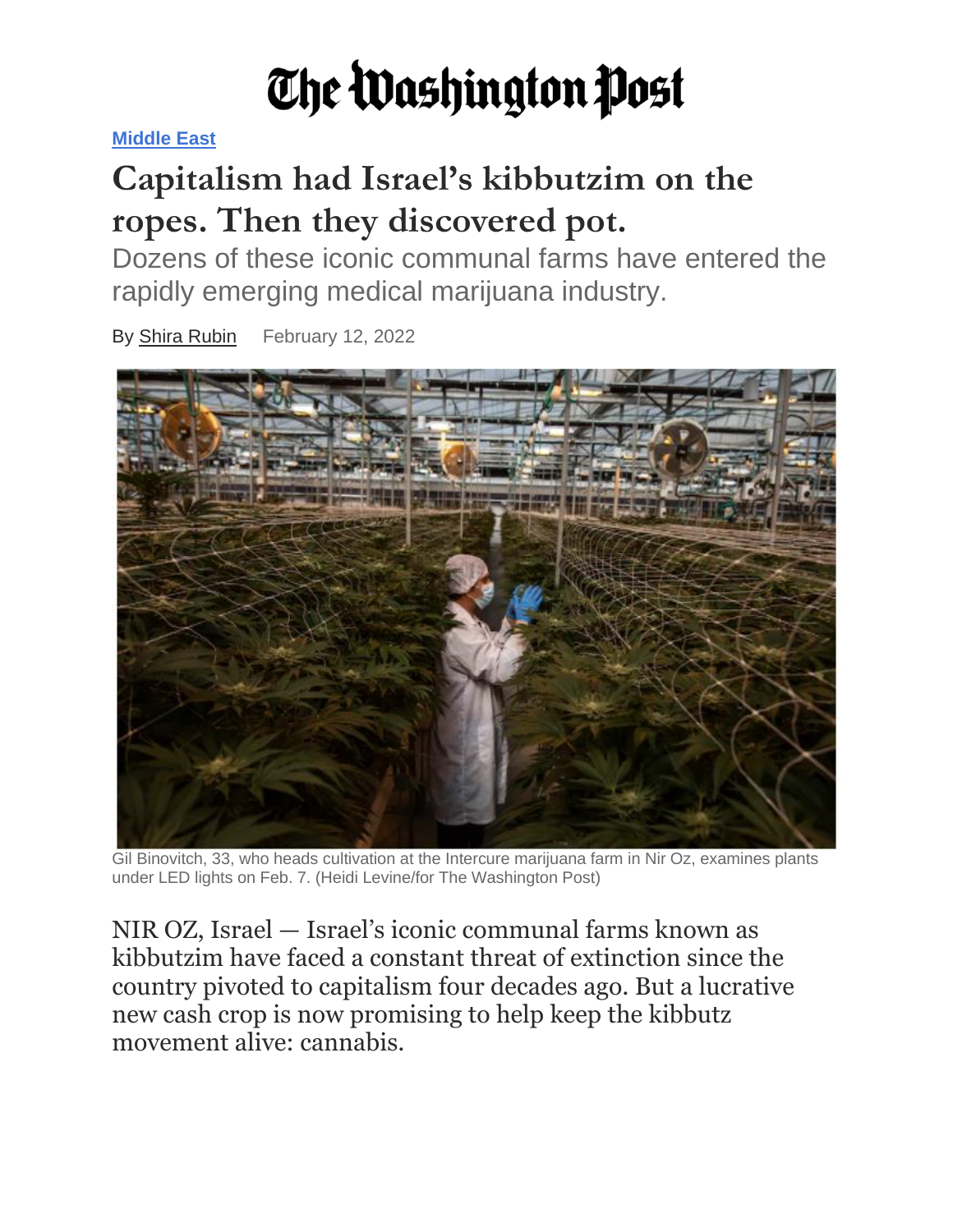"It feels like we could be pioneers," said Gil Binovitch, 33, who heads cultivation at the Intercure marijuana farm in Nir Oz, in the Negev desert less than three miles from the Gaza Strip. The kibbutz has dedicated about 40 acres to cultivating marijuana. Inside the cavernous greenhouses, the plants are arranged in biodegradable bags on long tables, a variety of bespoke strains in shades of green and purple. Sensors monitor the plants, and about 100 employees in protective coverings trim, dry and cure the cannabis with a technique the company says enhances the plants' medical properties.

Dozens of kibbutzim like Nir Oz have entered Israel's burgeoning medical marijuana industry as it moves to the country's mainstream, said Saul Kaye, a pharmacist and founder of the cannabis pharmacy group HiPharm.



Bedouin women in full protective suits do the final trim and quality check of marijuana buds under sterile conditions at Intercure in Nir Oz. (Heidi Levine/for The Washington Post)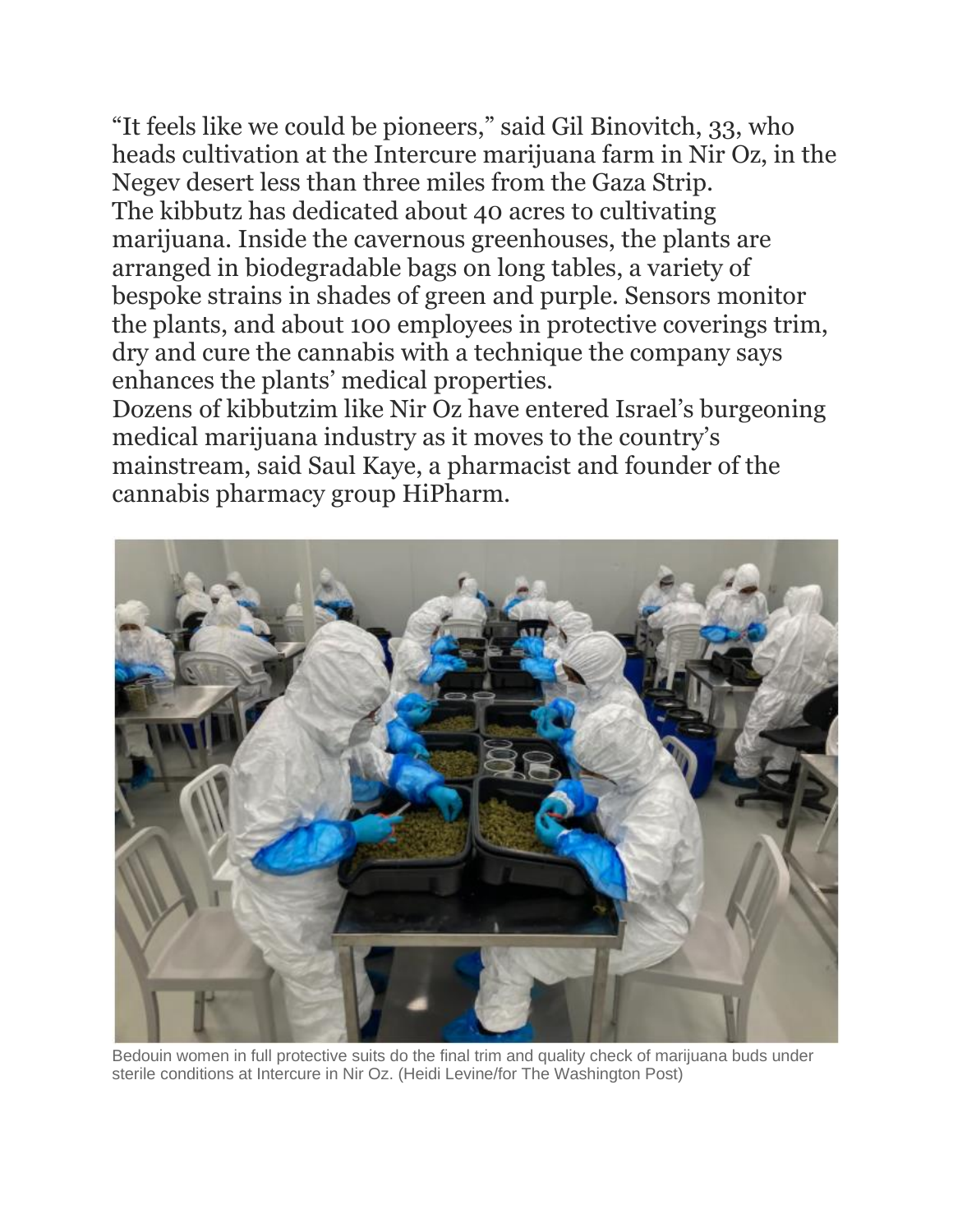After Israel approved marijuana exports in 2020 and lawmakers introduced a bill last fall to make cannabis more available domestically, the country is now anticipating hundreds of new cannabis-related jobs and a financial windfall forecast to reach \$2 billion to \$3 billion a year, according to a joint statement by Israel's Economy and Health ministries. The Israeli Innovation Authority has said it will invest nearly \$10 million to launch a cannabis incubator in the southern desert town of Yeruham, alongside an almost \$40 million investment by the private Israeli cannabis manufacturing company Breath of Life.

"It took time for a critical mass of about 40,000 patients to be here in Israel, which started to have a ripple effect" as more members of Israel's parliament came to know people with prescriptions for medical marijuana, Kaye said. "Now the government is saying we want this to be an industry."



Pharmacist Victoria Motola speaks to a customer with a license for medical marijuana at an Intercure pharmacy in Tel Aviv. (Heidi Levine/for The Washington Post) and Binovitch uses a magnifying loop to show the trichomes of a marijuana plant at the Intercure farm in Nir Oz. (Heidi Levine/for The Washington Post)

Today, more than 100,000 Israelis hold a permit allowing them to possess or use medical marijuana. They include Israeli soldiers with post-traumatic stress disorder, whose cannabis treatment is covered by the government, and children with epilepsy and autism, whose treatment is mostly subsidized by national HMOs.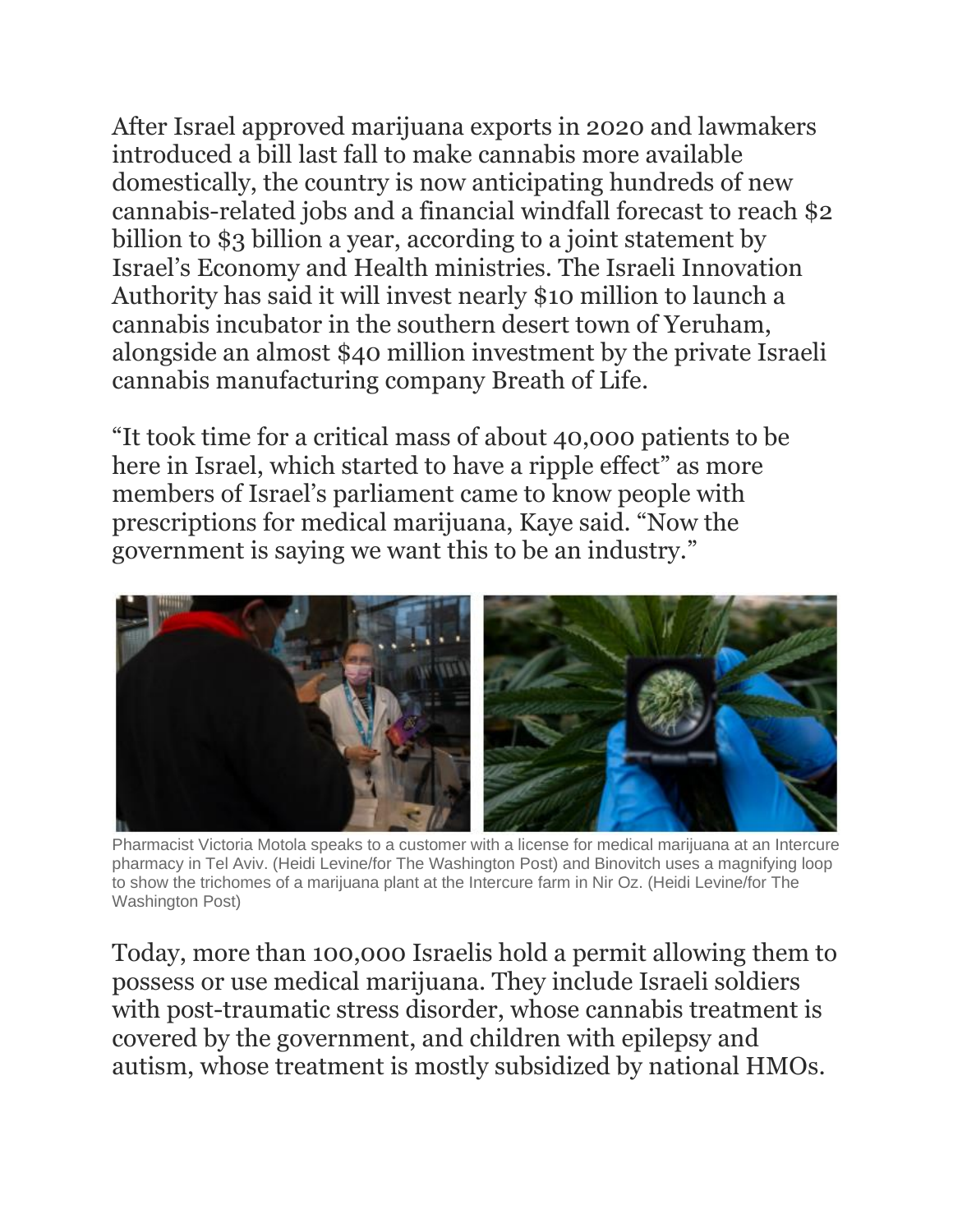Recreational use is still illegal, but possession of small amounts was decriminalized three years ago.

In Israel's early, uncertain decades, kibbutzim were the nation's breadbasket, and their members had an outsize influence in the parliament, or Knesset. Adhering to a socialist ideology, residents earned equal pay, ate together in communal dining halls, sent their children to live together in separate houses from their parents, and needed to ask permission to use shared vehicles or travel abroad. But the kibbutzim were threatened as capitalism took hold and younger members fled for jobs elsewhere. Recently, however, an increasing number are returning, and the

kibbutzim are rebranding. Nir Oz, for instance, has abandoned its original communal model. Families now live together in their own private homes, and the farm also employs nonmembers.



Kibbutz Nir Oz in the early years after its founding in 1955. (Courtesy of Kibbutz Nir Oz and Binovitch outside his home on the kibbutz on Feb. 7. (Heidi Levine/for The Washington Post)

Binovitch, who moved to Nir Oz after years as a cannabis trimmer in California's Sonoma Valley, is part of a new generation of Israelis who see working in weed on a kibbutz as preferable to employment in the county's main technology hub, centered in Israel's expensive and traffic-clogged central region. On the kibbutz, said Rabinovich joyfully, there's not much to do besides grab a drink at the sole local pub, visit with neighbors and drive along the rugged desert landscapes.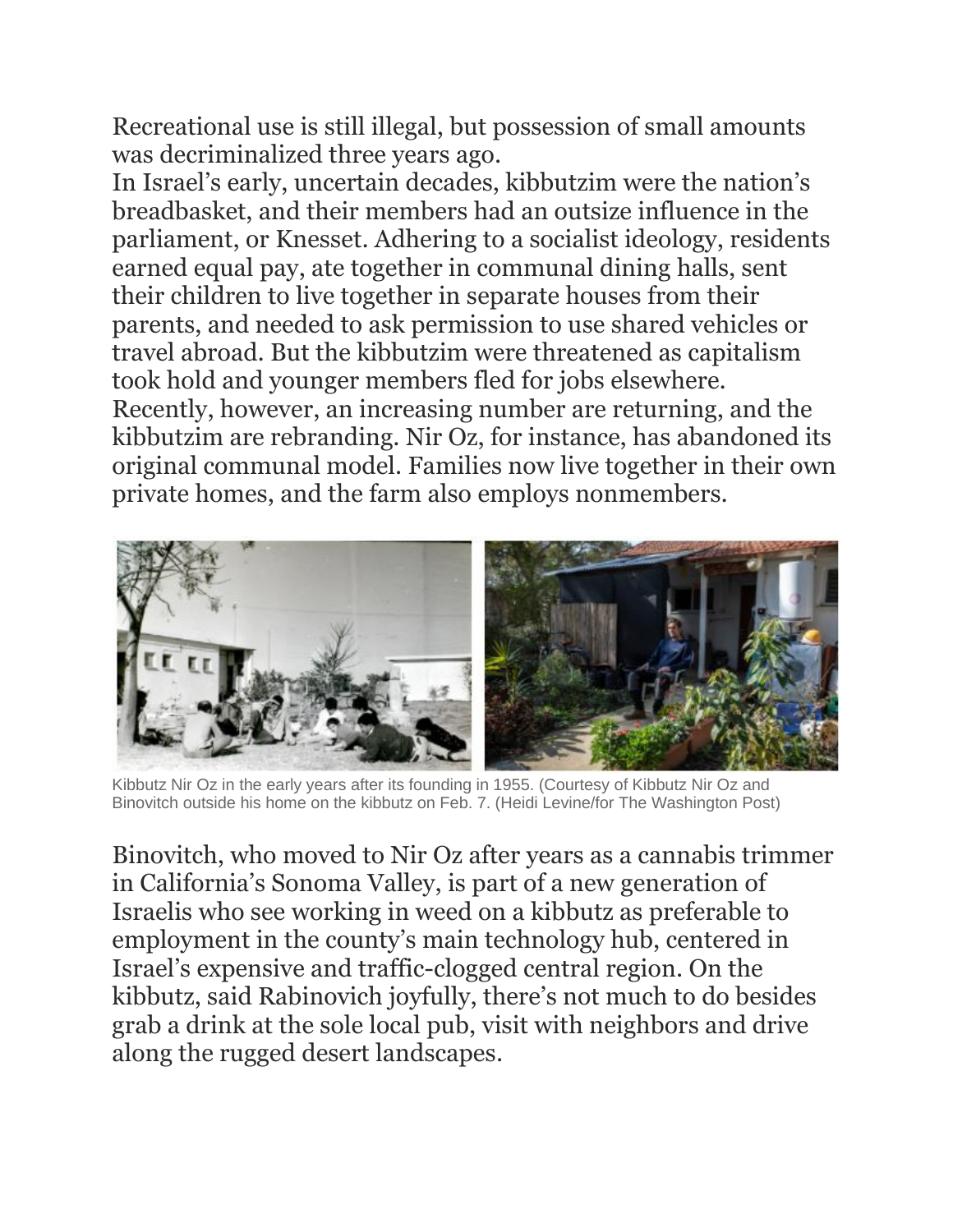"Living close to the farm makes it easy for you to have a balanced lifestyle," said Binovitch**,** who often wears a smile on his welltanned face and rides to work on an electric bike. "You have your weekends, and if you need to do small bits and pieces, you can go over and then get back to your life."

Marijuana farming is the next frontier for Israel, which has for decades been at the vanguard of cannabis research.

In the 1960s, Raphael Mechoulam, a professor at Hebrew University known today in the industry as the "grandfather of cannabis research," analyzed a stash of Lebanese hashish and was the first to isolate and then synthesize marijuana's psychoactive ingredients. His research has led to projects to stabilize THC and CBD at the state-run Volcani Institute, studies on which strains have greater pain relief properties at the Multidisciplinary Center on Cannabinoid Research at Hebrew University, and clinical trials on the efficacy and safety of cannabis oil for children with autism at Assaf Harofeh Medical Center in central Israel.